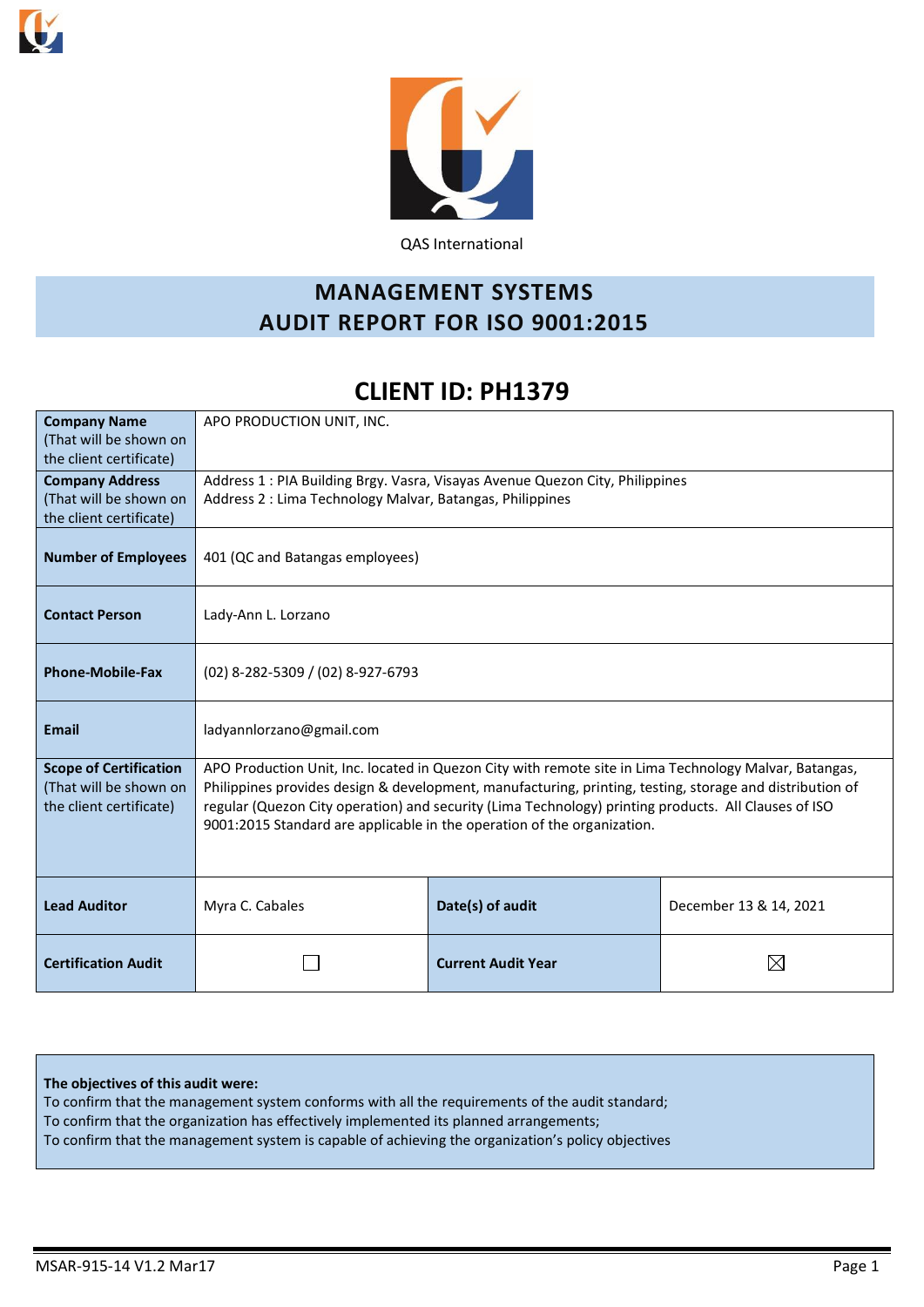

# **OPENING MEETING MANDATORY AGENDA**

| Please list name of the management representative & attendees |                                               |  |  |  |  |  |  |  |
|---------------------------------------------------------------|-----------------------------------------------|--|--|--|--|--|--|--|
| <b>Name</b>                                                   | <b>Job Title</b>                              |  |  |  |  |  |  |  |
| <b>MYRA CABALES</b>                                           | LEAD ASSESSOR - QAS INTL                      |  |  |  |  |  |  |  |
| MICHAEL J. DALUMPINES / D. GUILMAR VIDANES                    | CHAIRMAN-PRESIDENT / EVP - GENERAL MANAGER-MR |  |  |  |  |  |  |  |
| LADY-ANN L. LORZANO / CESAR T. HERRERA JR.                    | EA-PMSC DIV MANAGER/ CORP PLAN MANAGER        |  |  |  |  |  |  |  |
| LYNDON M. DINGLASAN / PERCIVAL J. DE CASTRO                   | LIMA - PLANT MANAGER / PRODUCTION-PPC MANAGER |  |  |  |  |  |  |  |
| REX FRANCINE M. FERRER / MICHAEL V. LICUP                     | ADMIN MANAGER / ADMIN MANAGER - LIMA          |  |  |  |  |  |  |  |
| ALL DEPARTMENT HEADS / OFFICERS / REPRESENTATIVES             | ٠                                             |  |  |  |  |  |  |  |

|              | <b>Summary of Activities</b>                                                                                                  | <b>Tick when completed</b> |
|--------------|-------------------------------------------------------------------------------------------------------------------------------|----------------------------|
| 1            | <b>Introduction</b>                                                                                                           | $\boxtimes$                |
| 2            | <b>Confidentiality agreement review</b>                                                                                       | $\boxtimes$                |
| З            | Determine formal communication links between the Lead Auditor and client.                                                     | $\boxtimes$                |
| 4            | Confirm or amend the client's certification scope.                                                                            | $\boxtimes$                |
| 5            | Request a controlled copy of client documented management system.                                                             | $\boxtimes$                |
| 6            | Explain how the assessment programme will be conducted.                                                                       | $\boxtimes$                |
| 7            | Explain the classification on non-conformities (Major and Minor).                                                             | ⊠                          |
| 8            | Request a representative(s) of the client to act as a guide to accompany Lead Auditor and<br>explain the duties of the guide. | $\boxtimes$                |
| 9            | Determine and agree what office facilities are available and normal working hours.                                            | $\boxtimes$                |
| 10           | Review any applicable health and safety requirements, work committee and trade union<br>restrictions, etc.                    | $\boxtimes$                |
| 11           | Invite questions from the client's representatives                                                                            | $\boxtimes$                |
| <b>Other</b> |                                                                                                                               |                            |
|              |                                                                                                                               |                            |

#### **Comments**

## **Lead Auditor**

**Myra C. Cabales**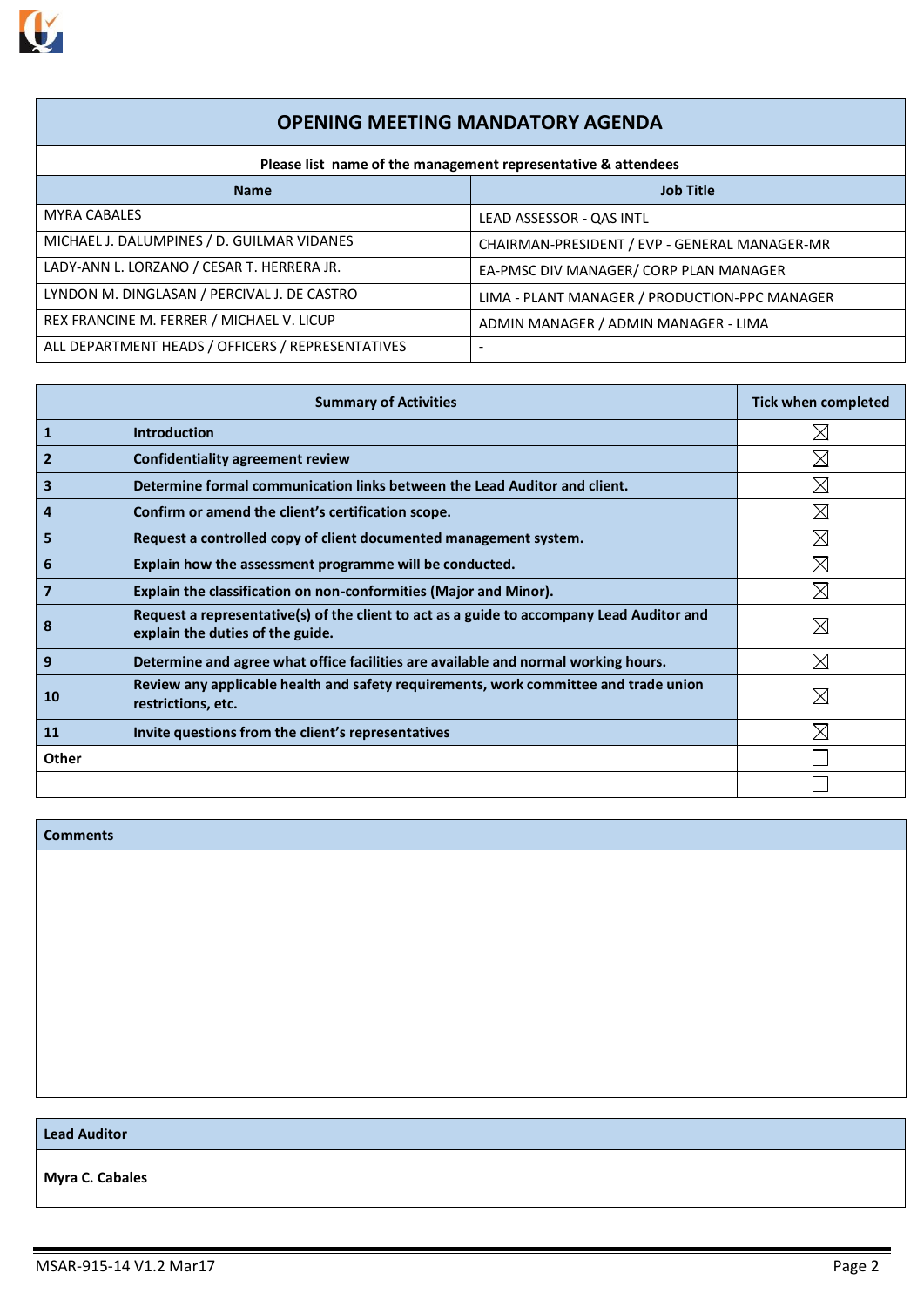

# **ISO 9001:2015 Audit Planning Matrix**

# *This is a generic audit schedule. The identified processes must be changed to align with the applicable process defined by the client.*

| <b>Time</b> | <b>Clause</b> | <b>Activity/Description</b>                 |                   | Process/Activity/Area |                    |                          | Comp       |
|-------------|---------------|---------------------------------------------|-------------------|-----------------------|--------------------|--------------------------|------------|
|             |               |                                             | MGT/<br><b>QM</b> | <b>ADMIN</b>          | SCM/<br><b>BAC</b> | <b>PRODN</b><br>/SM/QC   | <b>Rep</b> |
| 09:00       |               | <b>Opening Meeting</b>                      | $\boxtimes$       | $\boxtimes$           | $\boxtimes$        | $\boxtimes$              |            |
| 12.13       | 4.1           | Understanding the Organisation              | $\boxtimes$       |                       |                    |                          |            |
|             | 4.2           | <b>Understanding Interested Parties</b>     | $\boxtimes$       |                       |                    |                          |            |
|             | 4.3           | Scope of the QMS                            | $\boxtimes$       | $\boxtimes$           | $\boxtimes$        | $\boxtimes$              |            |
|             | 4.4           | <b>QM Processes</b>                         | $\boxtimes$       | $\boxtimes$           | $\boxtimes$        | $\boxtimes$              |            |
|             | 5.1           | Leadership & Commitment                     | $\boxtimes$       | $\boxtimes$           | $\boxtimes$        | $\boxtimes$              |            |
|             | 5.1.2         | <b>Customer Focus</b>                       | $\boxtimes$       | $\boxtimes$           | $\boxtimes$        | $\boxtimes$              |            |
|             | 5.2           | <b>Quality Policy</b>                       | $\boxtimes$       | $\boxtimes$           | $\boxtimes$        | $\boxtimes$              |            |
|             | 5.3           | Roles, Responsibilities & Authorities       | $\boxtimes$       | $\boxtimes$           | $\boxtimes$        | $\boxtimes$              |            |
|             | 6.1           | Actions to Address Risk & Opportunity       | $\boxtimes$       |                       |                    |                          |            |
|             | 6.2           | <b>Quality Objectives</b>                   | $\boxtimes$       | $\boxtimes$           | $\boxtimes$        | $\boxtimes$              |            |
|             | 6.3           | Planning of Changes                         | $\boxtimes$       | $\boxtimes$           | $\boxtimes$        | $\boxtimes$              |            |
|             | 7.1.1         | Resources - General                         | $\boxtimes$       | $\boxtimes$           | $\boxtimes$        | $\boxtimes$              |            |
|             | 7.1.2         | People                                      | $\boxtimes$       | $\boxtimes$           |                    |                          |            |
|             | 7.1.3         | Infrastructure                              | $\boxtimes$       | $\boxtimes$           | $\boxtimes$        | $\boxtimes$              |            |
|             | 7.1.4         | Environment for the Operation of Processes  | $\boxtimes$       | $\boxtimes$           | $\boxtimes$        | $\boxtimes$              |            |
|             | 7.1.5         | <b>Monitoring &amp; Measuring Resources</b> | $\boxtimes$       |                       | $\times$           | $\boxtimes$              |            |
|             | 7.1.6         | Organisational Knowledge                    | $\boxtimes$       | $\boxtimes$           |                    | $\overline{\phantom{0}}$ |            |
|             | 7.2           | Competence                                  | $\boxtimes$       | $\boxtimes$           | $\boxtimes$        | $\boxtimes$              |            |
|             | 7.3           | Awareness                                   | $\boxtimes$       | $\boxtimes$           | $\boxtimes$        | $\boxtimes$              |            |
|             | 7.4           | Communication                               | $\boxtimes$       | $\boxtimes$           | $\boxtimes$        | $\boxtimes$              |            |
|             | 7.5           | Documented Information                      | $\boxtimes$       | $\boxtimes$           | $\boxtimes$        | $\boxtimes$              |            |
|             | 8.1           | <b>Operational Planning &amp; Control</b>   |                   |                       | $\boxtimes$        | $\boxtimes$              |            |
|             | 8.2.1         | <b>Customer Communication</b>               | $\boxtimes$       | $\boxtimes$           | $\boxtimes$        | $\boxtimes$              |            |
|             | 8.2.2         | Determining Requirements Related to P & S   | $\boxtimes$       | $\boxtimes$           | $\boxtimes$        | $\boxtimes$              |            |
|             | 8.2.3         | Review of Requirements Related to P & S     | $\boxtimes$       | $\boxtimes$           | $\boxtimes$        | $\boxtimes$              |            |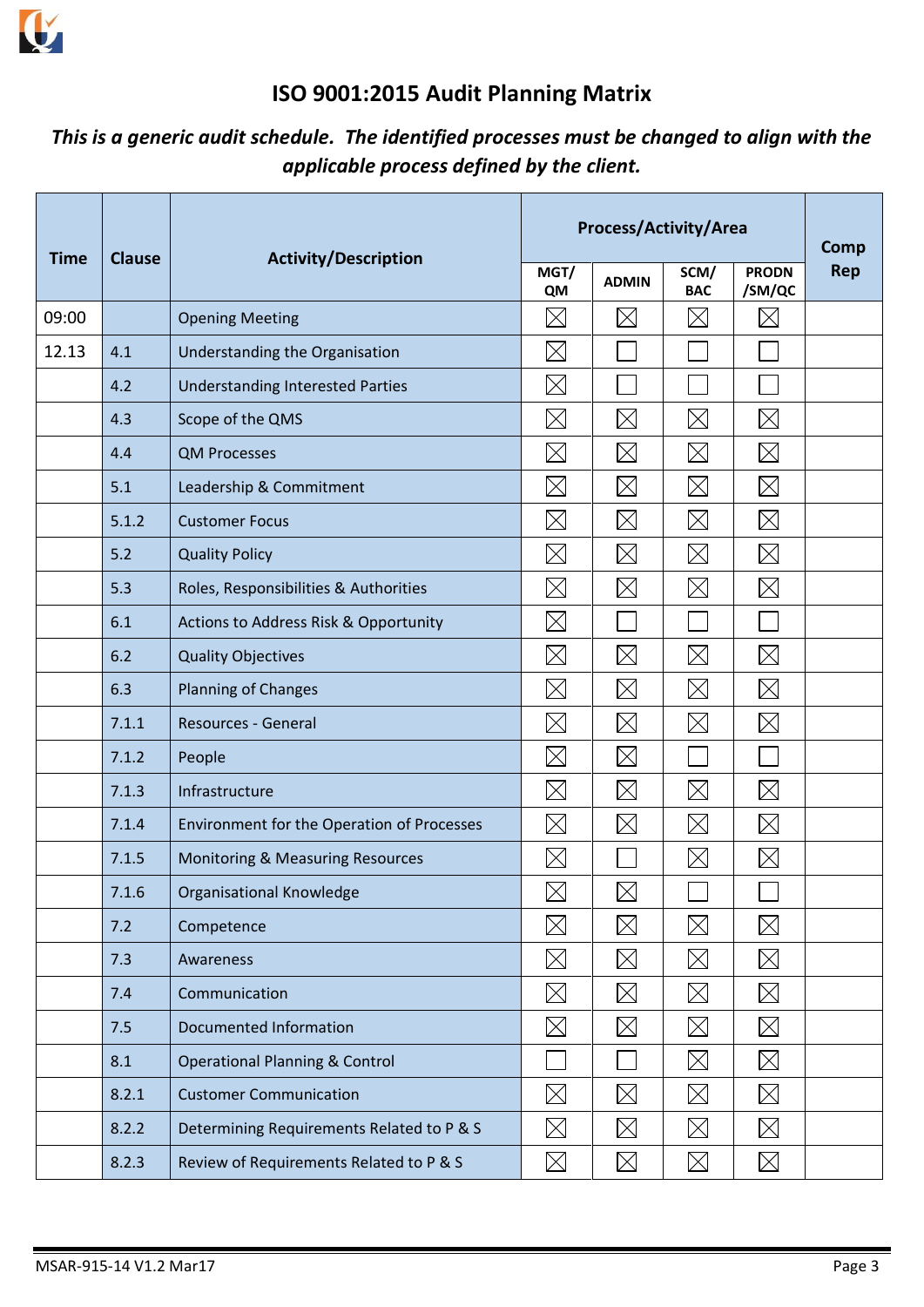

|             |               |                                                                                                        |             | Process/Activity/Area |                    |                        | <b>Comp</b> |
|-------------|---------------|--------------------------------------------------------------------------------------------------------|-------------|-----------------------|--------------------|------------------------|-------------|
| <b>Time</b> | <b>Clause</b> | <b>Activity/Description</b>                                                                            | MGT/<br>QM  | <b>ADMIN</b>          | SCM/<br><b>BAC</b> | <b>PRODN</b><br>/SM/QC | <b>Rep</b>  |
|             | 8.2.4         | Changes to Requirements Related to P & S                                                               | $\boxtimes$ |                       | $\boxtimes$        | $\boxtimes$            |             |
|             | 8.3           | Design & Development                                                                                   |             |                       | $\boxtimes$        | $\boxtimes$            |             |
|             | 8.4.1         | Control of Externally Provided P, P & S                                                                | $\boxtimes$ |                       | $\boxtimes$        |                        |             |
|             | 8.4.2         | Type & Extent of Control                                                                               | $\boxtimes$ |                       | $\boxtimes$        |                        |             |
|             | 8.4.3         | <b>Information for External Providers</b>                                                              |             |                       | $\boxtimes$        |                        |             |
|             | 8.5.1         | <b>Control of Production &amp; Service Provision</b>                                                   |             |                       | $\boxtimes$        | $\boxtimes$            |             |
|             | 8.5.2         | <b>Identification &amp; Traceability</b>                                                               |             |                       | $\boxtimes$        | $\boxtimes$            |             |
|             | 8.5.3         | Property Belonging to Customers & External<br>Providers                                                |             |                       | $\boxtimes$        | $\boxtimes$            |             |
|             | 8.5.4         | Preservation                                                                                           |             |                       | $\boxtimes$        | $\boxtimes$            |             |
|             | 8.5.5         | <b>Post-Delivery Activities</b>                                                                        | $\times$    |                       | $\boxtimes$        | $\boxtimes$            |             |
|             | 8.5.6         | <b>Control of Changes</b>                                                                              |             |                       | $\boxtimes$        | $\boxtimes$            |             |
|             | 8.6           | <b>Release of Products Services</b>                                                                    |             |                       | $\boxtimes$        | $\boxtimes$            |             |
|             | 8.7           | <b>Control of Non-Conforming Outputs</b>                                                               | $\boxtimes$ | $\boxtimes$           | $\boxtimes$        | $\boxtimes$            |             |
|             | 9.1.1         | Monitoring & Measurement, Analysis &<br><b>Evaluation - General</b>                                    | $\boxtimes$ | $\boxtimes$           | $\boxtimes$        | $\boxtimes$            |             |
|             | 9.1.2         | <b>Customer Satisfaction</b>                                                                           | $\boxtimes$ | $\boxtimes$           | $\boxtimes$        | $\boxtimes$            |             |
|             | 9.1.3         | <b>Analysis &amp; Evaluation</b>                                                                       | $\boxtimes$ | $\boxtimes$           | $\boxtimes$        | $\boxtimes$            |             |
|             | 9.2           | <b>Internal Audit</b>                                                                                  | $\boxtimes$ |                       |                    |                        |             |
|             | 9.3           | <b>Management Review</b>                                                                               | $\boxtimes$ |                       |                    |                        |             |
|             | 10.1          | Improvement - General                                                                                  | $\boxtimes$ | $\boxtimes$           | $\boxtimes$        | $\boxtimes$            |             |
|             | 10.2          | Non-Conformity & Corrective Action                                                                     | $\boxtimes$ | $\boxtimes$           | $\boxtimes$        | $\boxtimes$            |             |
|             | 10.3          | <b>Continual Improvement</b>                                                                           | $\boxtimes$ | $\boxtimes$           | $\boxtimes$        | $\boxtimes$            |             |
|             |               |                                                                                                        |             |                       |                    |                        |             |
|             |               |                                                                                                        |             |                       |                    |                        |             |
|             |               |                                                                                                        |             |                       |                    |                        |             |
| 12.14       |               |                                                                                                        |             |                       |                    |                        |             |
| 16:30       |               | <b>Closing Meeting</b><br>Audit Results: Corrective Action, Observations/Opportunities for Improvement |             |                       |                    |                        |             |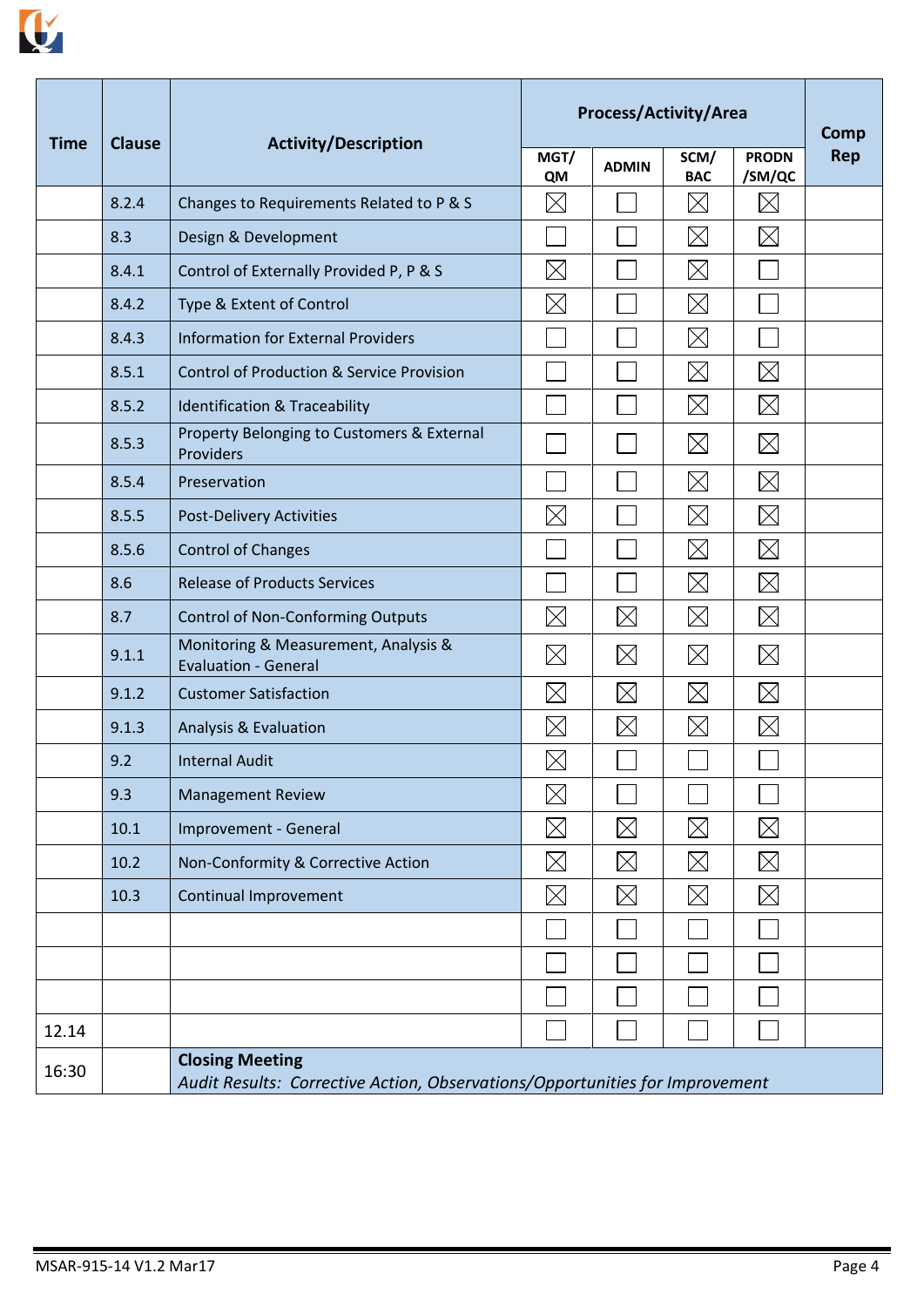

## **Clause Title(s)**

4.0 Context of the Organization; 4.1 - 4.4

#### **Participants**

MJ Dalumpines; DG Vidanes; CT Herrera Jr; LAL Lorzano; LM Dinglasan

## **Functional Area**

Management / Management Representative / PMSC Division

#### **Procedures**

QMS Manual Q01-Q04 / Q04-4 ver 01 08/19/2019; Scope of QMS M01 ver 01 08/19/2019; Internal Control Procedures

# **Samples/Records Reviewed**

Risk Assessment Register, PESTLE Analysis Matrix, Needs and Expectation of Interested Parties Matrix, COVID-19 protocols **Results OFI**  $\overline{X}$  **OBS**  $\overline{X}$  **Minor NC Major NC See NCR No.** 

The organization presented the actual identified risk and opportunities in conformance to the requirements of ISO 9001:2015 Standard. The needs and expectations of interested parties records were also verified. Series of changes on the risk and opportunities were presented. There were updates on the risk due to COVID-19 transmissions which really impacted the operation of APO. One of the opportunities is the additional division added in the organization which is the PMSC.

Scope of the Quality Management System is clearly defined in the presented Quality Manual and in the documented information as per M01 (Scope of QMS). PassPort product processes located in Lima Tech Malvar, Batangas which is under Joint Venture (JV) of APO is not included in the scope of Certification. No changes on the existing scope of certification.

#### **Observations**

Impact of the PMSC Division to the whole operation of APO will be verified in the next Surveillance Audit in y2022.

#### **Opportunities for Improvement**

May consider replacement of officers in the determined issues and concerns both in QC and Lima operation. Also to consider assessing the need to include the issues and concerns about the activity/function of the PMSC Division in terms of the audit and the existing Internal Audit Department.

#### **Clause Title(s)**

5.0 Leadership; 5.1 Leadership & Commitment

## **Participants**

MJ Dalumpines; DG Vidanes; CT Herrera Jr; LAL Lorzano; LM Dinglasan

#### **Functional Area**

Management Team / Management Representative

#### **Procedures**

QMS Manual Q01-Q04 / Q04-4 ver 01 08/19/2019; Internal Control Procedures per Department per process

## **Samples/Records Reviewed**

| MR minutes, Quality Policy, Risk Assessment Register, Organizational Chart, Quality Objectives, Job Description, Plan & Program 2019 |     |  |            |  |                 |  |                 |  |             |  |
|--------------------------------------------------------------------------------------------------------------------------------------|-----|--|------------|--|-----------------|--|-----------------|--|-------------|--|
| <b>Results</b>                                                                                                                       | OFI |  | <b>OBS</b> |  | <b>Minor NC</b> |  | <b>Major NC</b> |  | See NCR No. |  |

Leadership is very evident in the response of the Top Management to assure conformance to the requirements of ISO 9001:2015 standard. The President even in her very busy schedule was able to attend/cooperate the whole day certification audit including the rest of the Top Management (BOD, COO, CFO), Management Representative and the rest of the Supervisors/Head of each Department. They have positive outlook on the course of the audit.

The Top Management still has short-and-long term improvement plans as per presented documented information including the reorganization, additional division and creation of new positions to make sure of their conformance to the requirements of ISO 9001:2015.

Quality Policy & Quality Objectives were properly disseminated to all employees of APUI.

Additional Division / position was reflected in the updated Organizational Chart which was released last March 2021.

### **Observations**

It was observed there were additional quality policy added in the presented documented information. The Top Management together with the PMSC Division Manager may collaborate to this requirement.

# **Opportunities for Improvement**

You may consider concentrating in one quality policy and supported by per division/department quality objectives.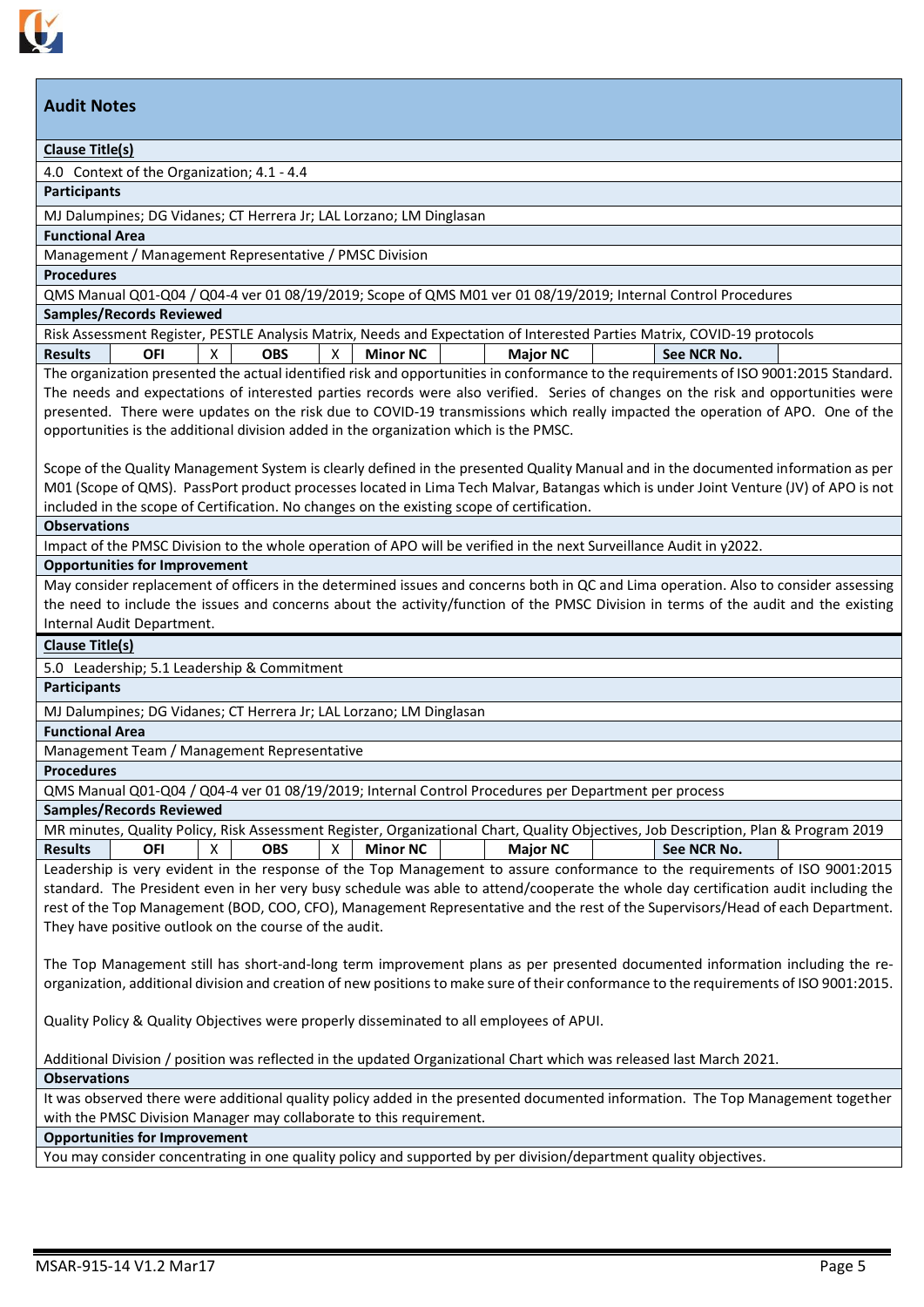

## **Clause Title(s)**

6.0 Planning; 6.1 Actions to address risks and opportunities; 6.2 Quality Objectives and planning to achieve them; 6.3 Planning of Changes

#### **Participants**

#### MJ Dalumpines; DG Vidanes; CT Herrera Jr; LAL Lorzano; LM Dinglasan; KZ Cepres; EA Pilapil

**Functional Area**

#### Management Team/ Management Representative

#### **Procedures**

QMS Manual Q01-Q04 / Q04-4 ver 01 08/19/2019; Risk Assessment Procedure M03 ver 01 08/19/2019; Planning to Achieve Quality Objectives M04 ver 01 08/19/2019; Internal Control Procedures per Department per process

#### **Samples/Records Reviewed**

|                | Quality Objectives, Risk Assessment Register, SWOT/PESTLE Analysis, Needs and Expectation of Interested Parties Matrix |  |            |  |                 |  |                 |  |             |  |
|----------------|------------------------------------------------------------------------------------------------------------------------|--|------------|--|-----------------|--|-----------------|--|-------------|--|
| <b>Results</b> | OFI                                                                                                                    |  | <b>OBS</b> |  | <b>Minor NC</b> |  | <b>Major NC</b> |  | See NCR No. |  |
|                |                                                                                                                        |  |            |  |                 |  |                 |  |             |  |

The Top Management determined the risk and opportunities of the organization using the PESTLE Analysis, SWOT Analysis and the needs & expectation of interested parties. Level of risks were reviewed last December 2021. COVID-19 pandemic restrictions were also included and provided all the possible control measures to ensure minimizing the risk. A separate documented information was provided for COVID-19 virus related concerns which includes all the actions to be taken and currently implementing in APO. Action plan to minimize or lower the risk has been provided. Updates on the status will be reassessed in the next surveillance audit.

Quality Objectives on different perspective for the year 2022 were discussed and presented during the y2021 Management Review. Quality objectives outcome per department/division in the year 2021 is being reported to the top management. Some were achieved some were not. Set QOs were presented and found measurable and consistent to the set Quality Policy of the Division/Department. Set quality objectives were made linking to the result of APUI business performance and to the growing client's demand. It was communicated to the organization.

# **Observations**

# NA

## **Opportunities for Improvement**

To consider concentrating in one Quality Policy when establishing the quality objectives per department.

## **Clause Title(s)**

7.1 Resources; 7.2 Competence; 7.3 Awareness; 7.4 Communication; 7.5 Documented Information

## **Participants**

MJ Dalumpines; DG Vidanes; CT Herrera Jr; LAL Lorzano; RFM Ferrer; LM Dinglasan; MV Licup; EA Pilapil; KZ Cepres; MA Alinea

## **Functional Area**

Management / Admin / Accounting / R & D / Production / PMSC

#### **Procedures**

QMS Manual Q01-Q04 / Q04-4 ver 01 08/19/2019; Monitoring and Measuring Resources M05 ver 01 08/19/2019; Internal Control Procedures per Department per process

#### **Samples/Records Reviewed**

Organizational Chart, Job Description, Personnel Requisition Form, Training Memo, Plan 2019, Training Certificates, Equipment list, Calibration Plan 2021, Calibration records/Certificates, Employee Masterlist, Internal and External Communication Matrix, Daily Monitoring Measuring Equipment, Equipment Service Reports, Preventive Maintenance records

| <b>Results</b> | ΩFΙ | OBS | Λ | <b>Minor NC</b> |  | <b>Major NC</b> |  | See NCR No. |
|----------------|-----|-----|---|-----------------|--|-----------------|--|-------------|
|----------------|-----|-----|---|-----------------|--|-----------------|--|-------------|

Based on the reviewed documented information, the organization has complete documentation. Job Descriptions were revised accordingly and aligned to the current structure of the company. The organization already started reviewing the competencies of their employees. This was put on hold since new HR Manager was introduced. One of the continuous improvement plan of the company is the improvement of the competency of their employees likewise minimizing the expenses of the company. Trainings provided both technical and non-technical related were temporarily put on hold based on the released memo of HRD. All the necessary measuring resources used in the operation were calibrated accordingly based on the reviewed documented information. All major equipment maintenance were done by the external provider. All the necessary documented information including policies and procedures as specified in the ISO 9001 Standard were established and made available in support to the defined scope of APUI. Some supporting detail procedures per division/department are still on-going. The organization established an internal and external communication matrix to make sure of proper protocol within and outside the company.

#### **Observations**

Updates on the maintenance and calibration were conducted based on the provided documented information.

**Opportunities for Improvement**

NA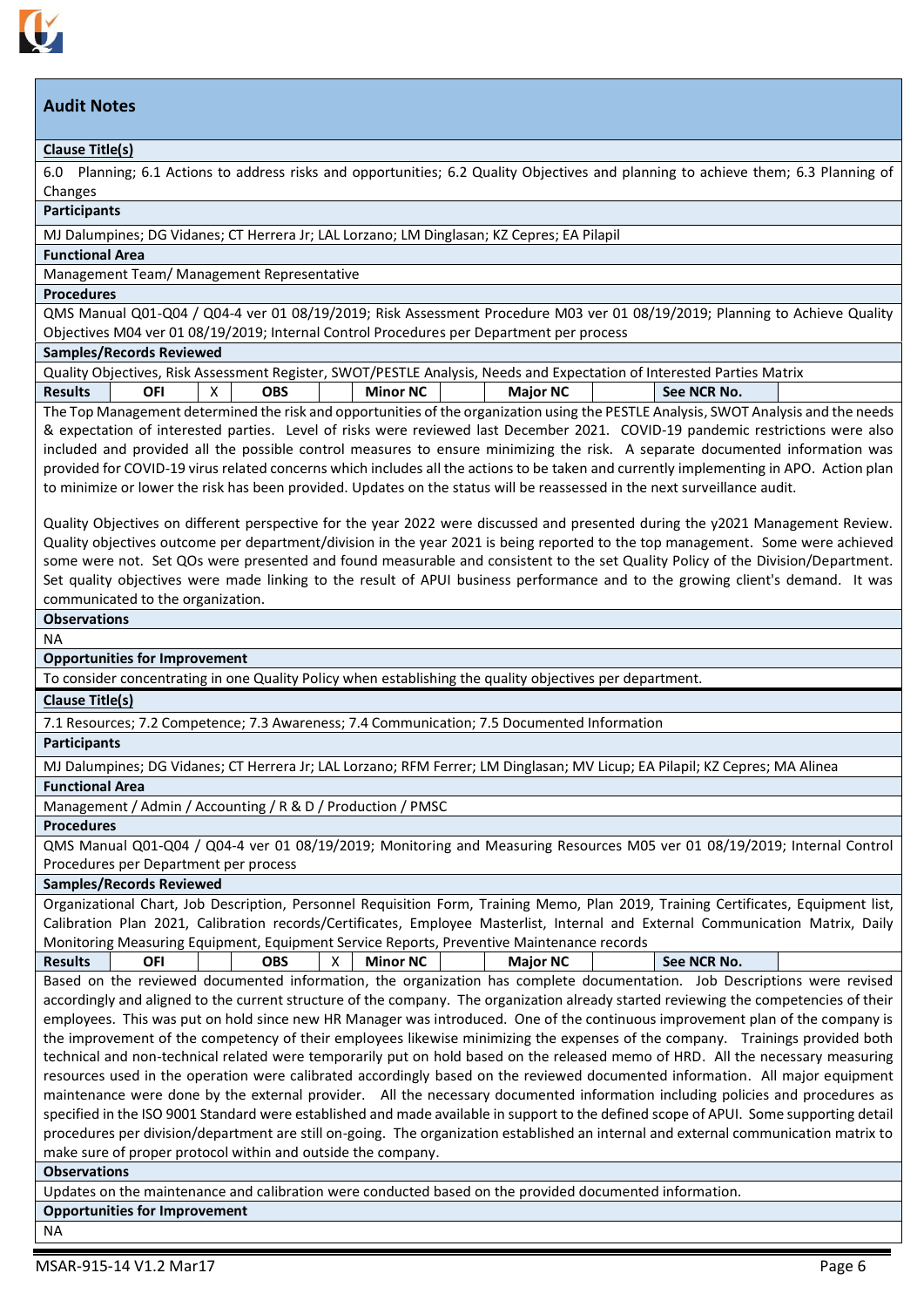

## **Clause Title(s)**

8.0 Operation; 8.1 Operational planning and control; 8.2 Requirements for Products and Services; 8.4 Control of externally provided processes, products and services; 8.5 Production and Service provision; 8.6 Release of products and services

### **Participants**

MJ Dalumpines; DG Vidanes; CT Herrera Jr; LAL Lorzano; RFM Ferrer; MV Licup; FS Tarun; MD Escobar; LEM Gamban; MP Santos; E Jose; MB Balatero; AV Velasco; PJ De Castro

### **Functional Area**

Management / Admin / Production / Warehouse / Purchasing / QC / Supply Chain / BAC / Accounting / Planning /PMSC

#### **Procedures**

QMS Manual Q01-Q04 / Q04-4 ver 01 08/19/2019; Production & Service Provision (M09) ver 01 08/19/2019; Internal Control Procedures per Department per process

#### **Samples/Records Reviewed**

Minutes of the meetings, BAC (Bids and Awards) records/documents, Purchase Requisition, Purchase Order, Inspection / Audit Reports, External Provider List including Lessors, Supply Chain Division records, Warehouse Receiving Checklist, Delivery Receipt, Customer documented information, MSDS/SDS, Proposal, Production records, Pre-Press records, QC records

|--|

It is evident compliance of the organization in the implementation of its procedure where completed process evidences were presented to reflect conformance to the existing management system. Documents were verified from client PO to Planning, Warehouse, Pre-Press, Press, Bindery, Quality Control to intended process as required in the process up to Final Inspection to delivery for QC & Lima Op.

External providers were initially assessed and approved by BAC based on the collected submitted documentation of bidders. Approved external providers were properly evaluated its performance by the Purchasing Dept. and all end users. Complete records were verified from purchasing to warehouse to end user and provide correct traceability of materials based on the records provided.

## **Observations**

Skeletal/WFH still observed for sometimes due to COVID-19 virus transmission as impacted the operation of APO. There were some changes on the operational controls where Tax Stamp production machine operation is now handled by the JV.

## **Opportunities for Improvement**

To consider reviewing the processes and controls especially if this activity /function is being handled by its JV or any external provider. **Clause Title(s)**

9.0 Performance Evaluation

### **Participants**

MJ Dalumpines; DG Vidanes; CT Herrera Jr; LAL Lorzano; RFM Ferrer; MV Licup; FS Tarun; MD Escobar; LEM Gamban; MP Santos; E Jose; MB Balatero; AV Velasco; PJ De Castro

### **Functional Area**

Management / Admin / Production / Warehouse / Purchasing / QC / Supply Chain / BAC / Accounting / Planning / Audit / PMSC **Procedures**

QMS Manual Q01-Q04 / Q04-4 ver 01 08/19/2019; Monitoring and Measurement Result M11 ver 01 08/19/2019; Internal Audit M12 ver 01 08/19/2019; Management Review M13 ver 01 08/19/2019; Internal Control Procedures per Department per process

## **Samples/Records Reviewed**

| Customer Satisfaction surveys, Internal Audit Plan and reports, Management Review minutes of the meeting, 201 files, Risk Assessment |                                                                                                                                   |  |     |  |                 |  |                 |  |             |  |
|--------------------------------------------------------------------------------------------------------------------------------------|-----------------------------------------------------------------------------------------------------------------------------------|--|-----|--|-----------------|--|-----------------|--|-------------|--|
|                                                                                                                                      | Register, QC reports, Employee Performance Evaluation, Quarterly Performance Evaluation Form, License Permits, Operation records. |  |     |  |                 |  |                 |  |             |  |
| <b>Results</b>                                                                                                                       | OFI                                                                                                                               |  | OBS |  | <b>Minor NC</b> |  | <b>Major NC</b> |  | See NCR No. |  |

Management Review was conducted last December 3, 2021 as attended and headed by the Chairman / President himself Mr. Michael Dalumpines, the new General Manager (GM), new Plant Manager - Lima and all APO Division Managers and Department Heads from all locations. Agenda was verified in accordance to the requirements of ISO 9001:2015 standard. Majority of the actions are to be taken beginning January 2022 onwards. Updates also on the performance per division/department were pointed out during the meeting. The organization also conducted regular meeting relevant to the operations of APUI both in QC and in Lima and also meeting with the Board of Trustees. Internal Audit was strategically scheduled beginning the 4th Quarter of year 2020. Internal Audit conducted is in accordance to ISO 9001:20015 standards and aligned to COA (Commission on Audit) requirements. It was reviewed by the General Manager and approved by the Chairman/President. There were some noted non-conformities that were given appropriate action but some are still for verification of effectiveness. A new Division is now created but internal audit is currently functioned by the Internal Audit Dept. The management together with all the department heads performed evaluation of performance employees, its customer and suppliers. **Observations**

NA

**Opportunities for Improvement**

NA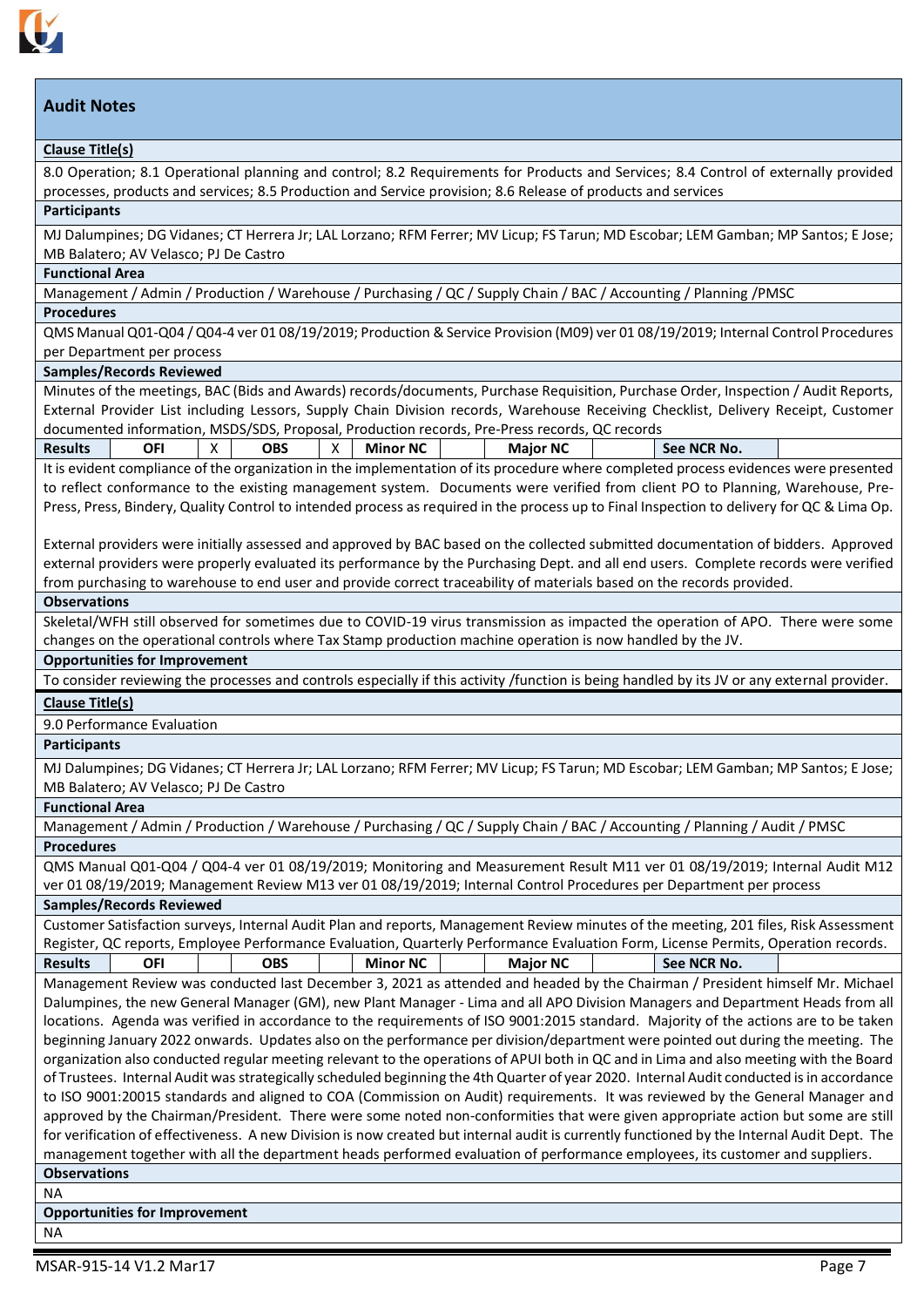

#### **Clause Title(s)**

10.0 Improvement; 8.7 Control of Non-Conforming Outputs

### **Participants**

MJ Dalumpines; DG Vidanes; CT Herrera Jr; LAL Lorzano; RFM Ferrer; MV Licup; FS Tarun; MD Escobar; LEM Gamban; MP Santos; E Jose; MB Balatero; AV Velasco; PJ De Castro

## **Functional Area**

Management / Admin / Production / Warehouse / Purchasing / QC / Supply Chain / BAC / Accounting / Planning / PMSC

#### **Procedures**

QMS Manual Q01-Q04 / Q04-4 ver 01 08/19/2019; Non-conformance and Corrective Action M10 ver 01 08/19/2019; Monitoring and Measurement Result M11 ver 01 08/19/2019; Internal Control Procedures per Department per process

## **Samples/Records Reviewed**

Customer Feedback records, Non-conforming Reports, Risk Assessment Register, PESTLE Analysis Matrix, Needs and Expectation of Interested Parties, Production records, QC records, Improvement Plans, List of Clients

| <b>Results</b>                                                                                                            | OFI |  | OBS |  | <b>Minor NC</b> |  | <b>Major NC</b> |  | See NCR No. |  |
|---------------------------------------------------------------------------------------------------------------------------|-----|--|-----|--|-----------------|--|-----------------|--|-------------|--|
| There was no customer complaint and previous customer complaints observed during the Certification Audit were all closed. |     |  |     |  |                 |  |                 |  |             |  |

Part of the continual improvements of the organization were the movements of officers as part of the strategic plan to a more improve ISO implementations. Another is the alignment of salary grade of APO Lima to QC Main. Additional procedures including in the management system to support the existing documented information of APUI. Other list of continuous improvement plans of APO were also provided and well explained.

APUI undergone series of external audits from Commission of Audits.

Continuous monitoring, measurement, recording and improvement of non-conforming outputs were done.

#### **Observations** NA

# **Opportunities for Improvement**

NA

# **Clause Title(s)**

NOT APPLICABLE

**Participants**

**Functional Area**

|  |  | <b>Procedures</b> |  |
|--|--|-------------------|--|
|  |  |                   |  |

| <b>Procedures</b>   |                                      |            |                 |                 |             |  |
|---------------------|--------------------------------------|------------|-----------------|-----------------|-------------|--|
|                     |                                      |            |                 |                 |             |  |
|                     | <b>Samples/Records Reviewed</b>      |            |                 |                 |             |  |
|                     |                                      |            |                 |                 |             |  |
| <b>Results</b>      | <b>OFI</b>                           | <b>OBS</b> | <b>Minor NC</b> | <b>Major NC</b> | See NCR No. |  |
|                     |                                      |            |                 |                 |             |  |
| <b>Observations</b> |                                      |            |                 |                 |             |  |
|                     |                                      |            |                 |                 |             |  |
|                     | <b>Opportunities for Improvement</b> |            |                 |                 |             |  |
|                     |                                      |            |                 |                 |             |  |
|                     |                                      |            |                 |                 |             |  |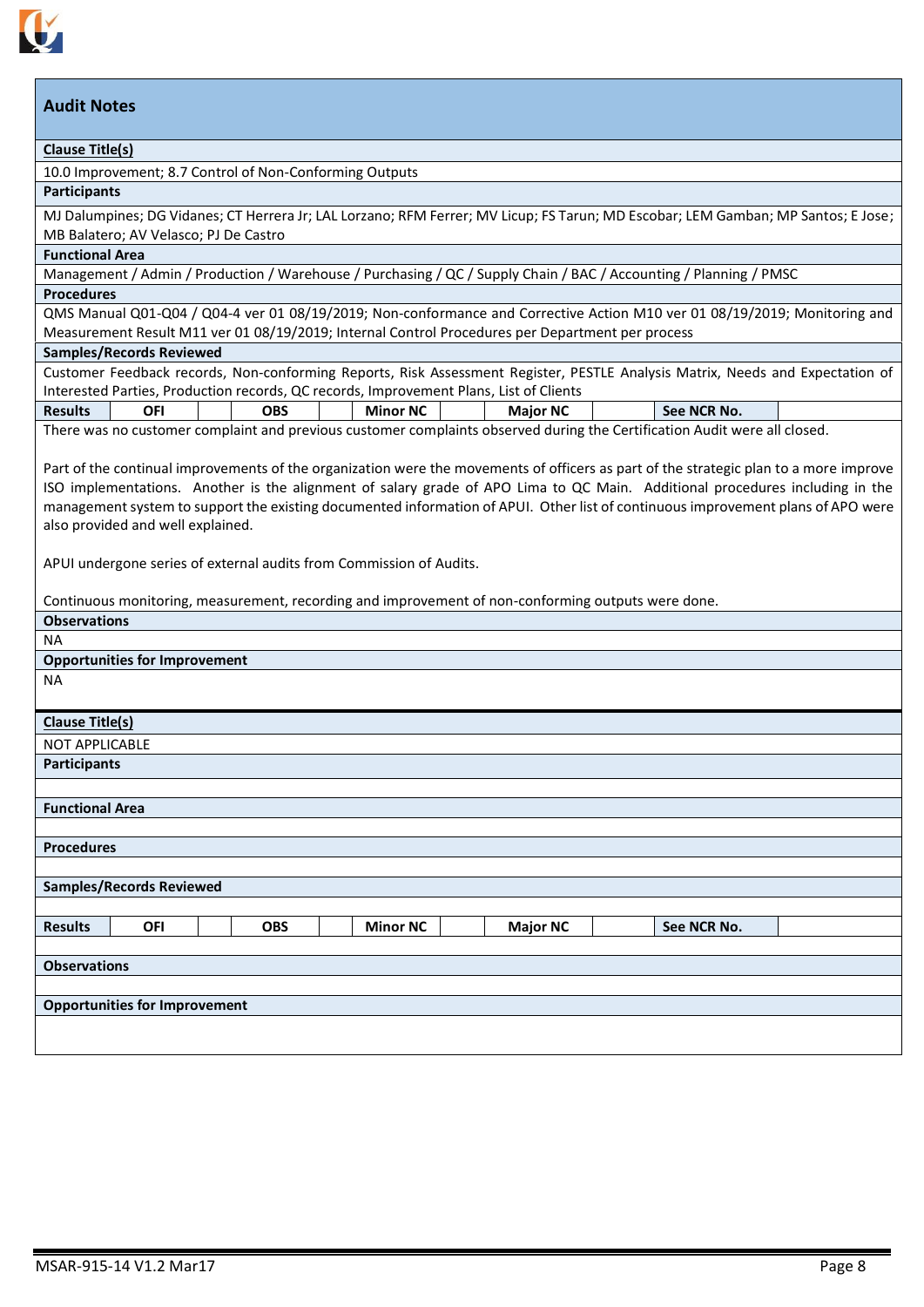

# **AUDIT REPORT SUMMARY**

#### **Management System Documentation**

*(a statement is required by the audit team to describe the current status of the organisation's management system documentation)*

APO Production Unit, Inc. located in Quezon City with remote site in Lima Technology Malvar, Batangas, Philippines provides design & development, manufacturing, printing, testing, storage and distribution of regular (Quezon City operation) and security (Lima Technology) printing products. All Clauses of ISO 9001:2015 Standard are applicable in the operation of the organization.

#### **Effective Implementation & Maintenance**

*(a statement is required by the audit team to describe how the organisation ensures effective implementation and maintenance of its MS)*

All interviewed heads, officers and personnel are supportive to the goal of the Top Management especially on the new improved systems of the company. Close communication is being implemented by the company to ensure that everything are monitored accordingly and given appropriate correctice action as deem necessary.

#### **Improvement**

*(a statement is required by the audit team to describe how the organisation's management system has improved since the last audit)*

The organization determined the risk and opportunities within the organization. The Top Management still has short-and-long term improvement plans as per presented documented information including the re-organization, additional division and creation of new positions to make sure of their conformance to the requirements of ISO 9001:2015.

#### **Key Performance Objectives**

*(a statement is required by the audit team to describe the current status of the organisation's key performance objectives)*

Quality Objectives on different perspective for the year 2022 were discussed and presented during the y2021 Management Review. Quality objectives outcome per department/division in the year 2021 is being reported to the top management. Some were achieved some were not. Set QOs were presented and found measurable and consistent to the set Quality Policy of the Division/Department.

#### **Internal Audit Programme**

*(a statement is required by the audit team to describe the current status of the organisation's internal audit programme)*

Internal Audit was strategically scheduled beginning the 4th Quarter of year 2020. Internal Audit conducted is in accordance to ISO 9001:20015 standards and aligned to Commission on Audit requirements. It was reviewed by the General Manager and approved by the Chairman/President. There were some noted non-conformities that were given appropriate action but some are still for verification of effectiveness. A new Division is now created but internal audit is currently functioned by the Internal Audit Dept. The management together with all the department heads performed evaluation of performance employees, its customer and suppliers.

#### **Management Review**

*(a statement is required by the audit team to describe the current status of the organisation's management review programme)*

Management Review was conducted last December 3, 2021 as attended and headed by the Chairman / President himself Mr. Michael Dalumpines, the new General Manager (GM), new Plant Manager - Lima and all APO Division Managers and Department Heads from all locations. Agenda was verified in accordance to the requirements of ISO 9001:2015 standard. Majority of the actions are to be taken beginning January 2022 onwards. Updates on the performance per division/department were pointed out during the meeting.

#### **Corrective Action**

*(a statement is required by the audit team to describe the current status of the organisation's corrective and preventive action programme)*

Series of monitoring, measurements, reporting, evaluation and documentation were implemented particularly by the Top Mgt.

### **Additional Comments**

ISO 9001:2015 Surveillance Audit conducted to APO was performed remotely due to COVID-19 pandemic restrictions via Zoom Meeting for both QC and Lima Tech Malvar Batangas. All relevant documented information were provided in advance to the Auditor.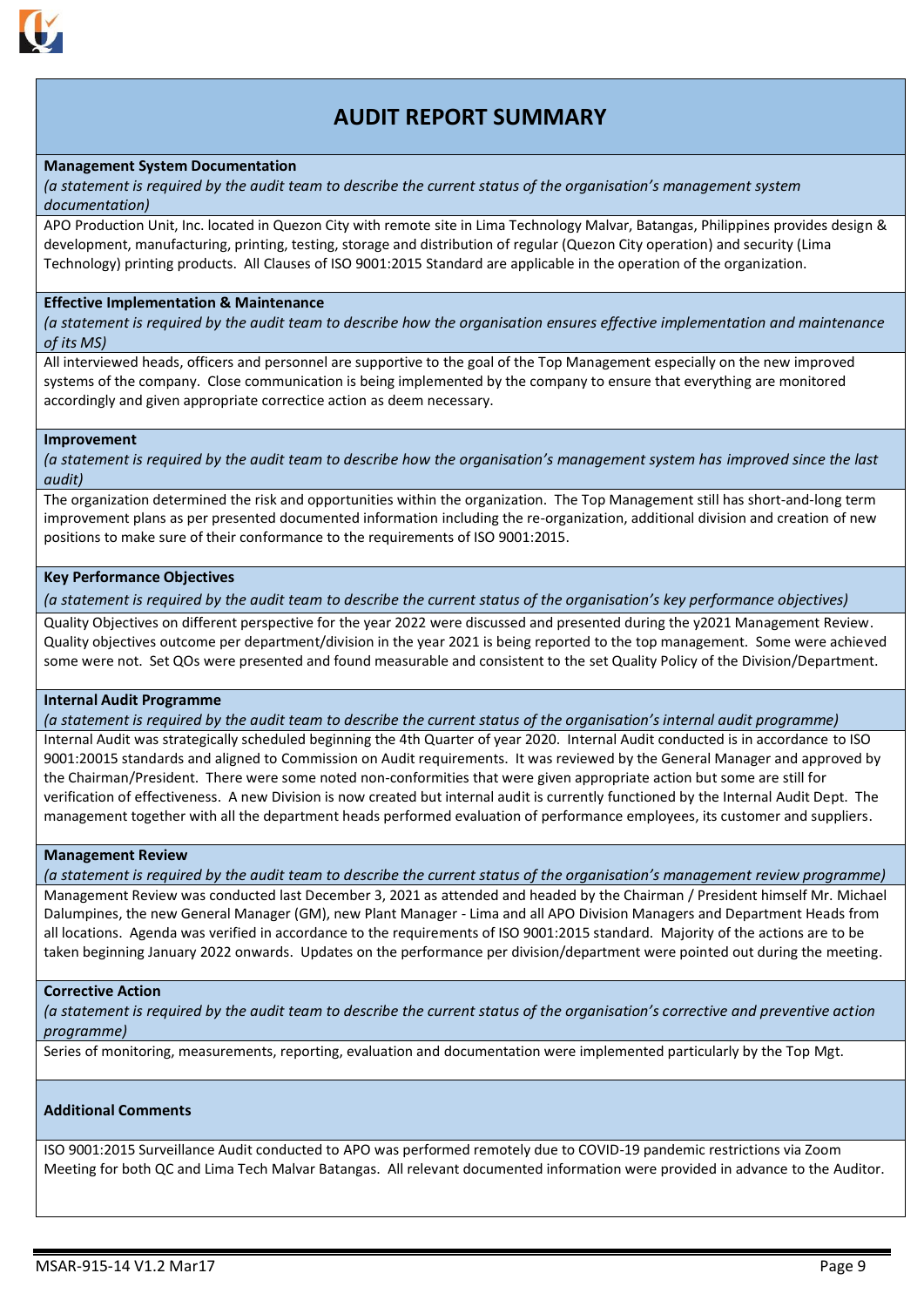

| <b>EXECUTIVE SUMMARY</b>                                                                                                                                                                                                                                                                                                                                                |                                                                                                                                                                                                                                                                                                                                                                                                                                                |                                                                             |                                                                                                                                                                                                          |                                                                           |                    |     |           |                           |  |            |
|-------------------------------------------------------------------------------------------------------------------------------------------------------------------------------------------------------------------------------------------------------------------------------------------------------------------------------------------------------------------------|------------------------------------------------------------------------------------------------------------------------------------------------------------------------------------------------------------------------------------------------------------------------------------------------------------------------------------------------------------------------------------------------------------------------------------------------|-----------------------------------------------------------------------------|----------------------------------------------------------------------------------------------------------------------------------------------------------------------------------------------------------|---------------------------------------------------------------------------|--------------------|-----|-----------|---------------------------|--|------------|
| <b>Client ID</b>                                                                                                                                                                                                                                                                                                                                                        | PH1379<br>APO PRODUCTION UNIT, INC.<br><b>Standard</b><br><b>Company Name</b>                                                                                                                                                                                                                                                                                                                                                                  |                                                                             |                                                                                                                                                                                                          |                                                                           |                    |     | 9001:2015 |                           |  |            |
|                                                                                                                                                                                                                                                                                                                                                                         | 1.0 Previous Audit Results<br>Any non-conformities and/or observations identified during previous audits have been<br>$\boxtimes$ N/A<br>corrected and the corrective action continues to be effective                                                                                                                                                                                                                                         |                                                                             |                                                                                                                                                                                                          |                                                                           |                    | Yes |           | No                        |  |            |
| 1.1 The management system has not adequately addressed nonconformity identified<br>during previous audit activities and the specific issue has been redefined in the<br>Yes                                                                                                                                                                                             |                                                                                                                                                                                                                                                                                                                                                                                                                                                |                                                                             |                                                                                                                                                                                                          |                                                                           |                    |     |           | No                        |  |            |
|                                                                                                                                                                                                                                                                                                                                                                         | nonconformity section of this report.<br>2.0 Executive Summary - Audit Findings and Conclusions<br>The Lead Auditor conducted a process-based audit. The methods used were interviews, observation of activities and review of                                                                                                                                                                                                                 |                                                                             |                                                                                                                                                                                                          |                                                                           |                    |     |           |                           |  |            |
|                                                                                                                                                                                                                                                                                                                                                                         | documentation and records. The structure of the audit was in accordance with the attached audit plan.<br>2.1 The Lead Auditor concludes that the organisation has established and maintained its<br>management system in line with the requirements of the standard and demonstrated the<br>Yes<br>No<br>ability of the system to systematically achieve agreed requirements within the scope and the<br>organisations' policy and objectives. |                                                                             |                                                                                                                                                                                                          |                                                                           |                    |     |           |                           |  |            |
|                                                                                                                                                                                                                                                                                                                                                                         |                                                                                                                                                                                                                                                                                                                                                                                                                                                | 2.2 Number of Non-Conformities identified                                   |                                                                                                                                                                                                          |                                                                           |                    |     |           | Major<br>0                |  | Minor<br>0 |
|                                                                                                                                                                                                                                                                                                                                                                         |                                                                                                                                                                                                                                                                                                                                                                                                                                                | development and maturity, management system be:-                            | 2.3 Therefore the Lead Auditor recommends that, based on the results of this audit and the systems' demonstrated states of                                                                               |                                                                           |                    |     |           |                           |  |            |
|                                                                                                                                                                                                                                                                                                                                                                         | <b>Certification Audit</b>                                                                                                                                                                                                                                                                                                                                                                                                                     |                                                                             |                                                                                                                                                                                                          |                                                                           | Surveillance Audit |     |           |                           |  |            |
| Granted                                                                                                                                                                                                                                                                                                                                                                 |                                                                                                                                                                                                                                                                                                                                                                                                                                                | Granted<br>*"Subject to<br>satisfactory<br>corrective action<br>completion" | Continued                                                                                                                                                                                                | Continued<br>"Subject to satisfactory<br>corrective action<br>completion" |                    |     | Suspended |                           |  |            |
|                                                                                                                                                                                                                                                                                                                                                                         |                                                                                                                                                                                                                                                                                                                                                                                                                                                |                                                                             | $\boxtimes$                                                                                                                                                                                              |                                                                           |                    |     |           |                           |  |            |
|                                                                                                                                                                                                                                                                                                                                                                         |                                                                                                                                                                                                                                                                                                                                                                                                                                                |                                                                             | *"State reason in your report"                                                                                                                                                                           |                                                                           |                    |     |           |                           |  |            |
|                                                                                                                                                                                                                                                                                                                                                                         |                                                                                                                                                                                                                                                                                                                                                                                                                                                | Lead Auditor notified of the action within 30 days.                         | 3.0 Corrective actions to address identified major non-conformities shall be carried out immediately and QAS                                                                                             |                                                                           |                    |     |           |                           |  |            |
|                                                                                                                                                                                                                                                                                                                                                                         |                                                                                                                                                                                                                                                                                                                                                                                                                                                |                                                                             | 3.1 QAS Lead Auditor shall perform a follow up visit within 90 days to confirm the actions taken, evaluated<br>their effectiveness, and determine whether certification can be recommended or continued. |                                                                           |                    |     |           |                           |  |            |
|                                                                                                                                                                                                                                                                                                                                                                         |                                                                                                                                                                                                                                                                                                                                                                                                                                                |                                                                             | 3.2 Corrective actions to address identified minor non-conformities shall be carried out immediately and QAS                                                                                             |                                                                           |                    |     |           |                           |  |            |
|                                                                                                                                                                                                                                                                                                                                                                         | Lead Auditor notified of the action within 30 days.<br>3.3 The Client shall complete non-conformity report using the QAS "Non-Conformity Report" and forward it to<br>The QAS Lead Auditor                                                                                                                                                                                                                                                     |                                                                             |                                                                                                                                                                                                          |                                                                           |                    |     |           |                           |  |            |
| 4.0 The organisation representative's signature indicates their agreement and understanding of the contents of this report<br>including any non-conformances and/or observations recorded by the Lead Auditor.<br>"QAS Lead Auditor will give/send his client and QAS International a full copy of this report not later than 5 working days from the date<br>of audit" |                                                                                                                                                                                                                                                                                                                                                                                                                                                |                                                                             |                                                                                                                                                                                                          |                                                                           |                    |     |           |                           |  |            |
| 5.0<br>Signature (Auditor):<br>Signature (Client/Company):                                                                                                                                                                                                                                                                                                              |                                                                                                                                                                                                                                                                                                                                                                                                                                                |                                                                             |                                                                                                                                                                                                          |                                                                           |                    |     |           |                           |  |            |
|                                                                                                                                                                                                                                                                                                                                                                         |                                                                                                                                                                                                                                                                                                                                                                                                                                                |                                                                             |                                                                                                                                                                                                          |                                                                           |                    |     |           |                           |  |            |
| Name: Myra C. Cabales                                                                                                                                                                                                                                                                                                                                                   |                                                                                                                                                                                                                                                                                                                                                                                                                                                | Date: Dec. 14, 2021                                                         | Name: Lady Ann L. Lorzano<br>APO Production Unit, Inc.                                                                                                                                                   |                                                                           |                    |     |           | Date: Dec. 14, 2021       |  |            |
|                                                                                                                                                                                                                                                                                                                                                                         | Technical Review carried out by:<br><b>6.0</b> Certification decision<br><b>Print Name:</b><br>To be completed by QAS<br>Signature:<br><b>Compliance Team only</b><br>Review                                                                                                                                                                                                                                                                   |                                                                             |                                                                                                                                                                                                          |                                                                           |                    |     |           | Issue Certificate:<br>Yes |  | No         |
| <b>Technical Reviewer's Comments:</b>                                                                                                                                                                                                                                                                                                                                   |                                                                                                                                                                                                                                                                                                                                                                                                                                                |                                                                             |                                                                                                                                                                                                          |                                                                           |                    |     |           |                           |  |            |